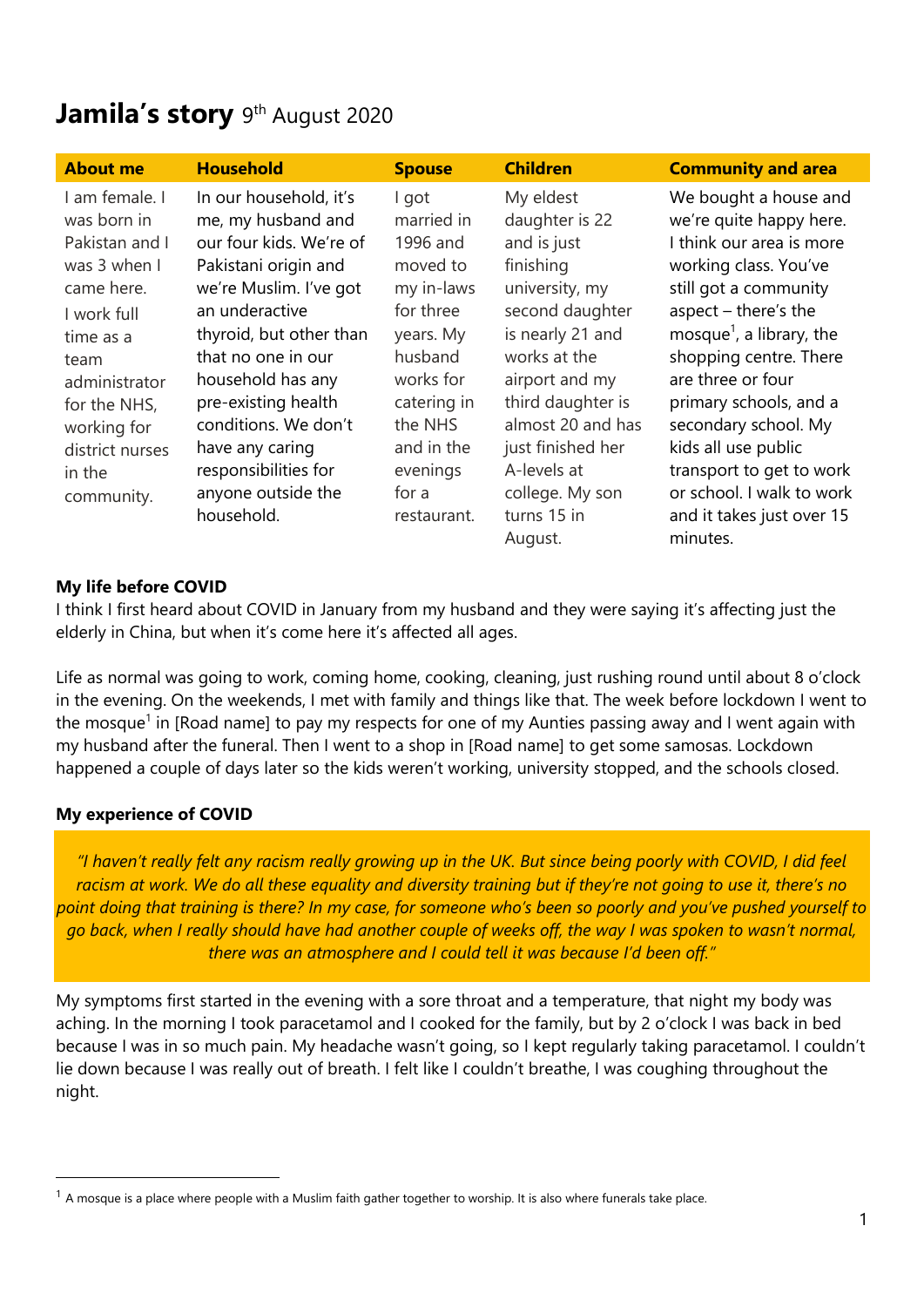My GP told me to ring 111 for advice. It took about three hours to get through to them and they advised me to ring the GP for antibiotics. They couldn't give me anything for a viral infection, so I left it at that. I took some herbal teas and everything, but it wasn't getting better! I rang the GP again 3 days later and said 'I'm not sleeping at all, I've got a constant headache, coughing throughout the night and day, I'm out of breath, I really need something. Please can you prescribe me something?' He prescribed me amoxycillin for seven days and I got a little bit better, but I still had the cough, the headache and breathing problems. I rang the GP again a few days after my antibiotics finished and he told me to call the ambulance. But I didn't want to go to hospital – I read about people going in and then three hours later they're in a serious condition. That scared me, I'd rather suffer at home on my own than in hospital. I remembered using menthol BP crystals to inhale in some steam when the kids were young. I asked my husband to get me that and straight away I felt my airways opening up. I did that for three days running. The pharmacy said it's fine to use twice a day. Then somebody recommended liquorice root and when I Googled it, it did say it's good for respiratory, lungs and things like that.

About a week after my symptoms developed, my husband was poorly as well. He had a headache, pain in his legs, pain in his groin area and pain in his back and his chest. He was getting tightness in his chest and feeling really cold. One of my daughters complained of pain in her legs and temperature. She took paracetamol and herbal teas and got better. My third daughter had a dry cough, and tiredness. She isolated as well, but she got better after.

I had 14 days in isolation and then two weeks of sick note. I think I went back to work too soon because I did feel myself being out of breath and I had to come home and use the menthol crystals again for a few days. In June, I'd sit down and I'd fall asleep. I rang the GP and told them I'm still experiencing these symptoms and they offered 'non-urgent' blood tests. Because I work in the same building as my GP, I was able to get my colleague, a nurse, to take my blood. If I didn't have that facility available I would have had to wait another two weeks and could have been suffering more because the doctors didn't think it was urgent. Around the end of June, our workplace offered an antibody test. We went up to [Hospital] and they took our bloods there. We were both positive, so we definitely both had COVID. But ultimately, I don't think it spread to any members of our extended family as we didn't go anywhere.

## **My life after COVID**

My symptoms still haven't gone away. On Thursday I was full of energy then I got to work at about 10 o'clock and felt exhausted. You can't concentrate with your work because you're so tired. I just had to leave the kids to sort out cooking and cleaning. That's not me, I'm always on the go. My GP said some people are suffering with post COVID depression, or post COVID fatigue but there's not a lot they can do about it.

My managers have been a bit off with me, which really upset me. They thought I was probably faking it and just wanted the time off even though I had a sick note. My antibody test has come back positive - they shouldn't be doing that as professionals. A remark was actually made about me by my team leader, she teased "we're all out in the community and you're sat in the office and you've got COVID". Another Asian girl in my office was contacted by Track and Trace and had to isolate. Obviously, you have to follow government guidelines, but the deputy manager was very dismissive about it. Anybody else that goes off sick doesn't have that - when remarks like those are made, you know that's purely because we're Asian.

## **Why my COVID experience matters**

I just think it's a bit too late, all this social distancing. The lockdown should have happened sort of three or four weeks earlier. The amount of people that we've lost. The current guidelines are ambiguous – you cannot visit extended family, but you can go to a pub. What's the difference in terms of risk?